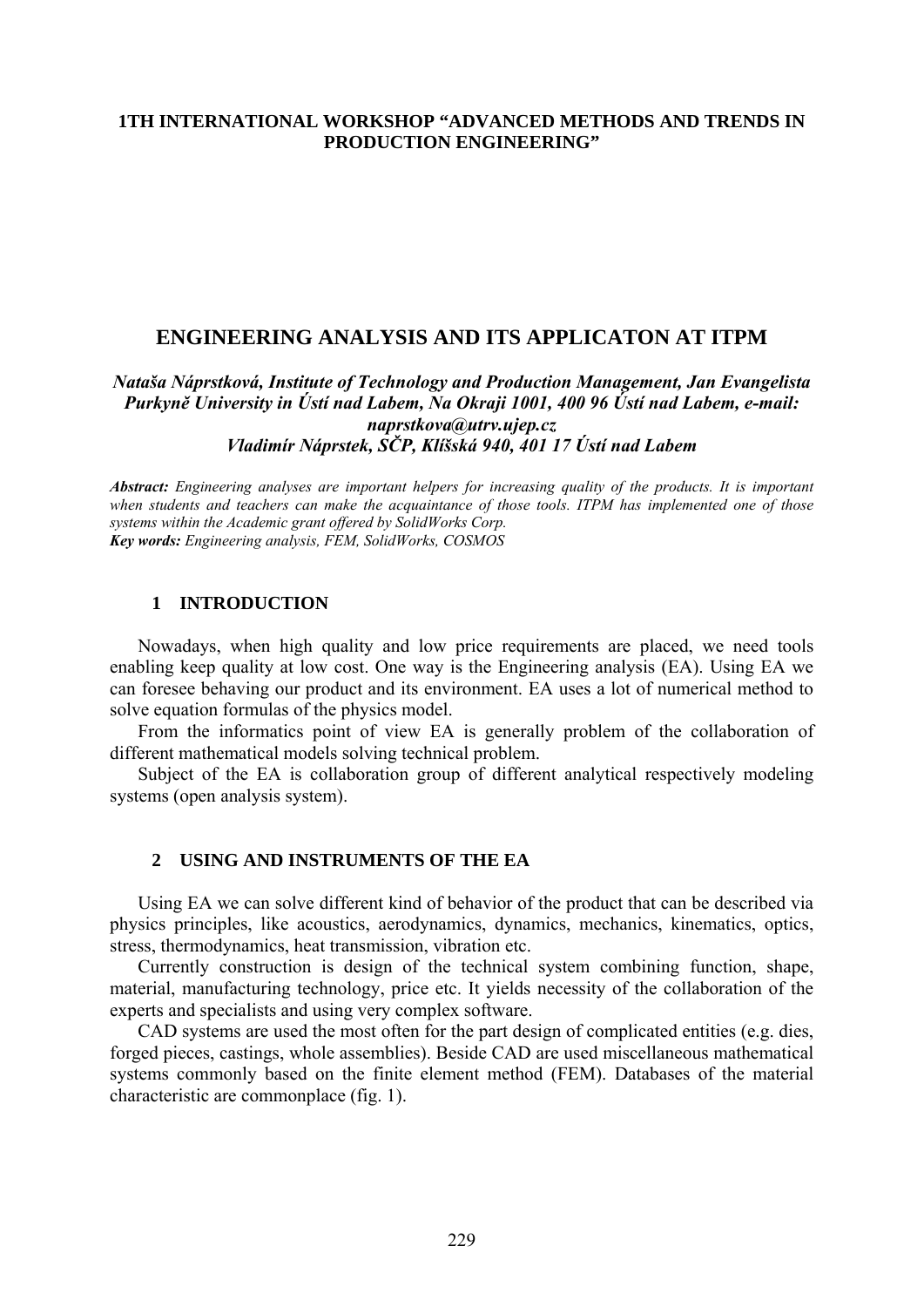

**Fig. 1** I*nformational interconnection software application for creation of a new work* 

The most used mathematical methods are based on the FEM. Well known and widely used software packages like MSC.FEA, MSC.AFEA, MSC.MARC, MSC.ADAMS (produced by MSC Software), COSMOS produced by SRAC, ANSYS, FEAT (produced by SCIA CZ) etc. There are a lot of the software packages (sometimes freeware as well) but mostly targeted to the buildings. It supports girder construction only.

It is good thing when students cat get familiar with some of above mentioned software even when they can use it for a long time. It can help them to choose their future professional orientation.

## **3 ITPM, SOLIDWORKS AND COSMOS**

In the end of the last year (2003) ITPM obtained educational version of the SolidWorks produced by SolidWorks Corporation including COSMOS software by Structural Research and Analysis Corporation (SRAC). This software our Institute obtained thanks to grant offered by SolidWorks Corporation.

#### **3.1 SolidWorks**

SolidWorks (SdWs) is parametrical modeler usable in traditional all engineering fields but it have wide possibilities so it is used in another industries, for example glass industry. The big advantage is the modularity of this software:

- FeatureWorks (for parameterization of the models imported from another CAD system)
- PhotoWorks (visualizing models, used generally for presentations)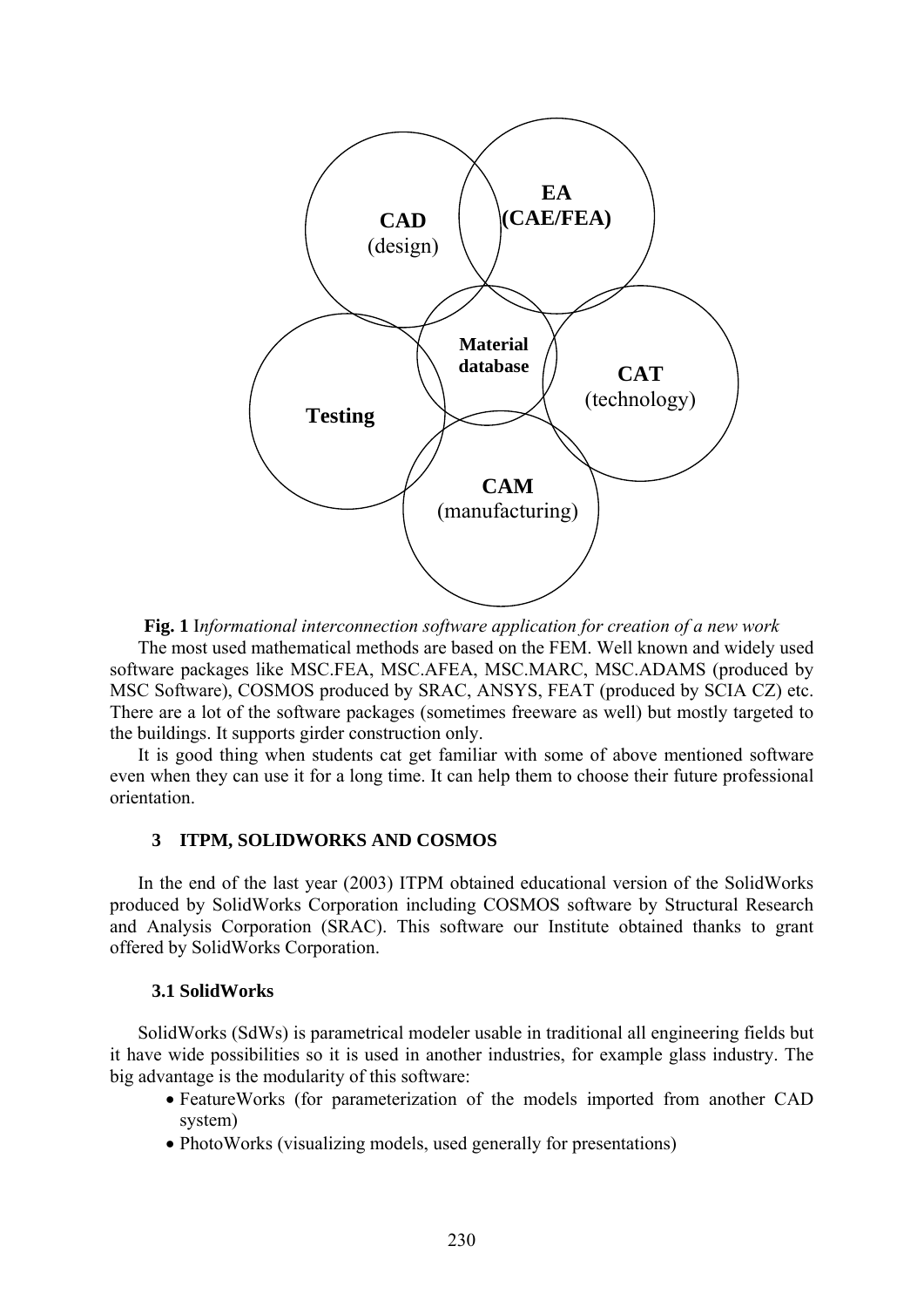- SolidWorks Animator (creating animations, for presentations or quick checking functionality of the product)
- SolidWorksToolBox (toolbox of the normalized parts)
- SolidWorksMoldbase (automate creating base of the molds)
- SolidWorksPiping (for piping)
- eDrawings (viewer)
- 3DInstanteWebsite (creating web presentations of the design)
- PDMWorks (manages shared data in the groups of the users)
- SolidWorks Utilities (tools making use of the SdWs easier)

ITPM obtained in this educational release PhotoWorks, SolidWorksAnimator, FeatureWorks, SolidWorksToolbox, SolidWorksUtilities and eDrawings modules.

This all allows students acquaintance of the parametric modeler and 3D modeling, creation presentations and basic of the animations. This increases their value on the employment market.

## **3.2 COSMOS**

Later we will speak about CosmosWorks (one of the COSMOS modules) but now about COSMOS generally.

COSMOS package uses FEM for analysis engineering designs and depending on used CAD system appropriate version can be chosen. SRAC, producer of the COSMOS package, has developed modules, installable into variety of the CAD system. It allows run EA directly on the model created in CAD system. It means that a tool for EA seems to be part of the CAD system. Then any data need not to be exported and imported among software systems.

COSMOS consist of following modules:

- COSMOS/DesignSTAR (for CAD systems CADKEY, CATIA, Thinkdesign, Helix Design System, I-Deas, Artisan, IronCAD, MechanicalDesktop, MicroStationModeler, Pro/Desktop, Pro/Engineer)
- COSMOS/Works (for SolidWorks)
- COSMOS/DesignSTAR for SolidEdge (for SolidEdge)
- COSMOS/DesignSTAR for Invertor (for Autodesk Invertor)

For users working with large or very complex models can use package COSMOS/M offering its own modeler.

Usage similar tools such the COSMOS decreases production costs. Allow shortage of the development time, decrease costs for testing, increase quality of the design, increase production rate and quickly bring product on the market. And all this is due to create precise analysis allowing designers make optimalization and tests in design phase.

We implemented SolidWorks software and for EA COSMOSWorks, FEM tool fully integrated into CAD system SolidWorks. Designers use one tool and both software packages works together with the same data. COSMOSWorks allows solve following problems:

- linear stress
- frictions and contacts in assemblies
- distortion
- stability
- heat conduction, base frequency and vibration
- optimalization

Designers' common problems, like too high stress, cooperation of parts, overheating, malfunctions and weight can be solved by COSMOSWorks.